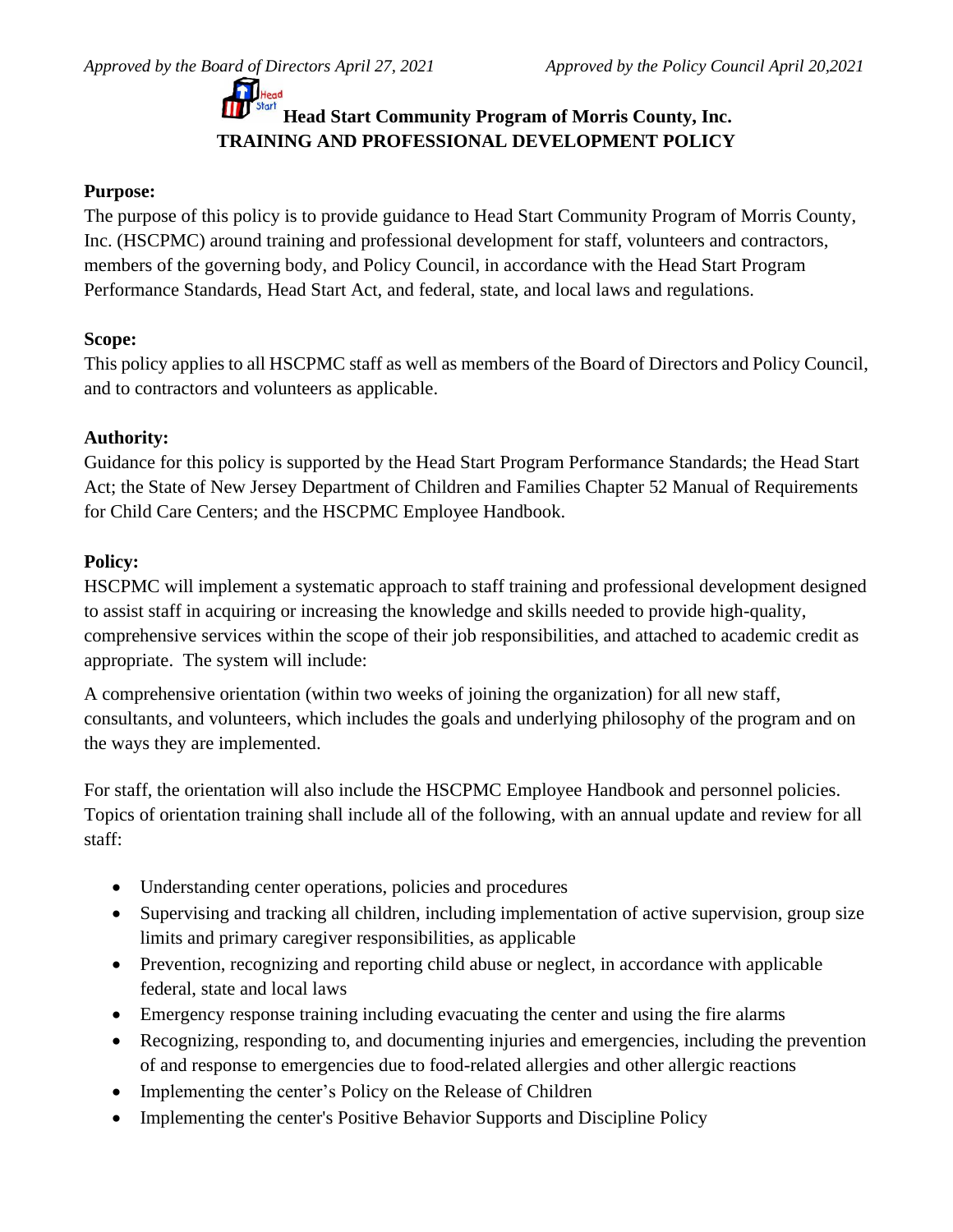- Implementing health practices, including medication administration, responding to symptoms of illness and bloodborne pathogen compliance training
- Implementing safe sleep practices to prevent Sudden Infant Death Syndrome
- Preventing Shaken Baby Syndrome and Abusive Head Trauma
- Including children with special needs in the center's program
- Standards of Conduct

All staff members shall also annually complete a minimum of 12 hours of continuing staff development, with Education staff completing a total of at least 20 hours each year. CDA renewal candidates must maintain 80 hours of training every three years. CPR and First Aid certification training is required for Education staff, and will be made available for all staff at regular intervals.

For Education staff, professional development shall be high-quality, grounded in research, sustained, intensive, and classroom-focused in order to have a positive and lasting impact on classroom instruction and performance in the classroom, and regularly evaluated by the program for effectiveness.

Focus will include:

- Establishing and maintaining a safe, healthy learning environment
- Supporting the social and emotional development of children, including effective and nurturing adult-child interactions
- Encouraging the involvement of the families of the children in a Head Start program and supporting the development of relationships between children and their families
- Planning and implementing learning experiences that advance the intellectual and physical development of children, including improving the readiness of children for school by developing their literacy, phonemic, and print awareness, their understanding and use of language, their understanding and use of increasingly complex and varied vocabulary, their appreciation of books, their understanding of early math and early science, their problem-solving abilities, and their approaches to learning
- Effective curricula implementation and child assessment
- The *Head Start Early Learning Outcomes Framework: Ages Birth to Five*, partnering with families,
- The *New Jersey Preschool Teaching and Learning Standards* and/or the *New Jersey Birth To Three Early Learning Standards*
- Supporting children with disabilities and their families
- Supporting dual language learners
- Addressing challenging behaviors
- Preparing children and families for transitions
- Use of data to individualize learning experiences to improve outcomes for all children.

The program will also implement a research-based, coordinated coaching strategy for education staff that: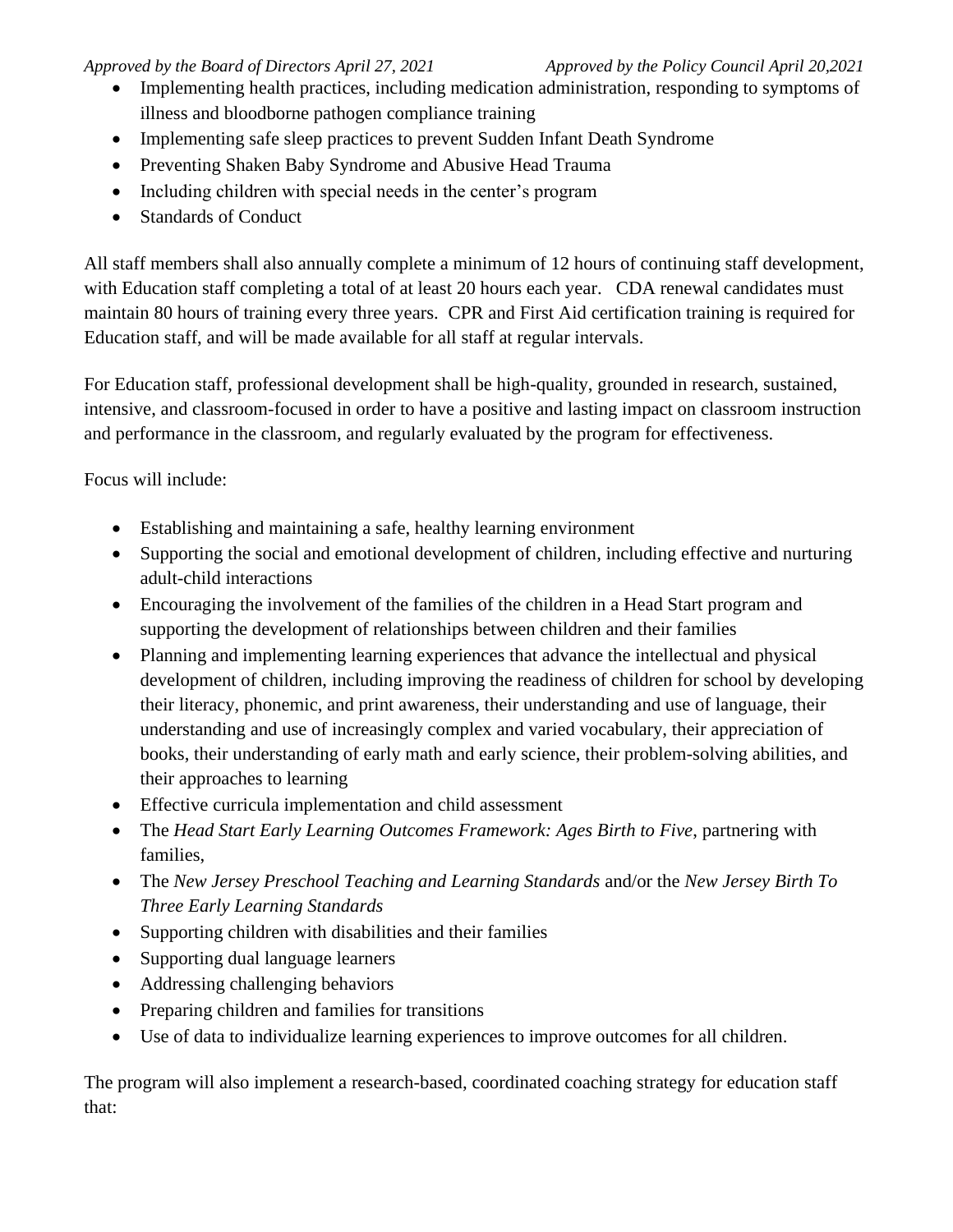- Assesses all education staff to identify strengths, areas of needed support, and which staff would benefit most from intensive coaching
- Provides opportunities for intensive coaching to those education staff identified as above, including opportunities to be observed and receive feedback and modeling of effective teacher practices directly related to program performance goals
- Provides opportunities for education staff not identified for intensive coaching to receive other forms of research-based professional development aligned with program performance goals
- Ensures coaching opportunities that align with the program's [school readiness goals,](https://eclkc.ohs.acf.hhs.gov/policy/45-cfr-chap-xiii/_link) curricula, and other approaches to professional development
- Utilizes a coach with adequate training and experience in adult learning and in using assessment data to drive coaching strategies aligned with program performance goals
- Provides ongoing communication between the coach and program leadership
- Includes clearly articulated goals informed by the program's goals, and a process for achieving those goals
- Ensures assessment results are not used to determine punitive actions for staff identified as needing support, but provide time and resources for staff to improve

For child and family services staff, including staff that work on family services, health and disabilities, focus must include:

- Training on best practices for implementing family engagement strategies in a systemic way
- Training that builds their knowledge, experience, and competencies to improve child and family outcomes

Within 90 days of hire, management and staff who determine eligibility for programs will receive training which:

- Includes methods on how to collect complete and accurate eligibility information from families and third-party sources
- Incorporates strategies for treating families with dignity and respect and for dealing with possible issues of domestic violence, stigma, and privacy
- Explains program policies and procedures that describe actions taken against staff, families, or participants who attempt to provide or intentionally provide false information

Annually, within 180 days from the beginning of the school year, members of the Board of Directors and Policy Council and committee members will receive training on:

- Program Governance Administration, including roles and responsibilities
- The Head Start Program Performance Standards
- Eligibility, recruitment, selection, enrollment, and attendance (ERSEA)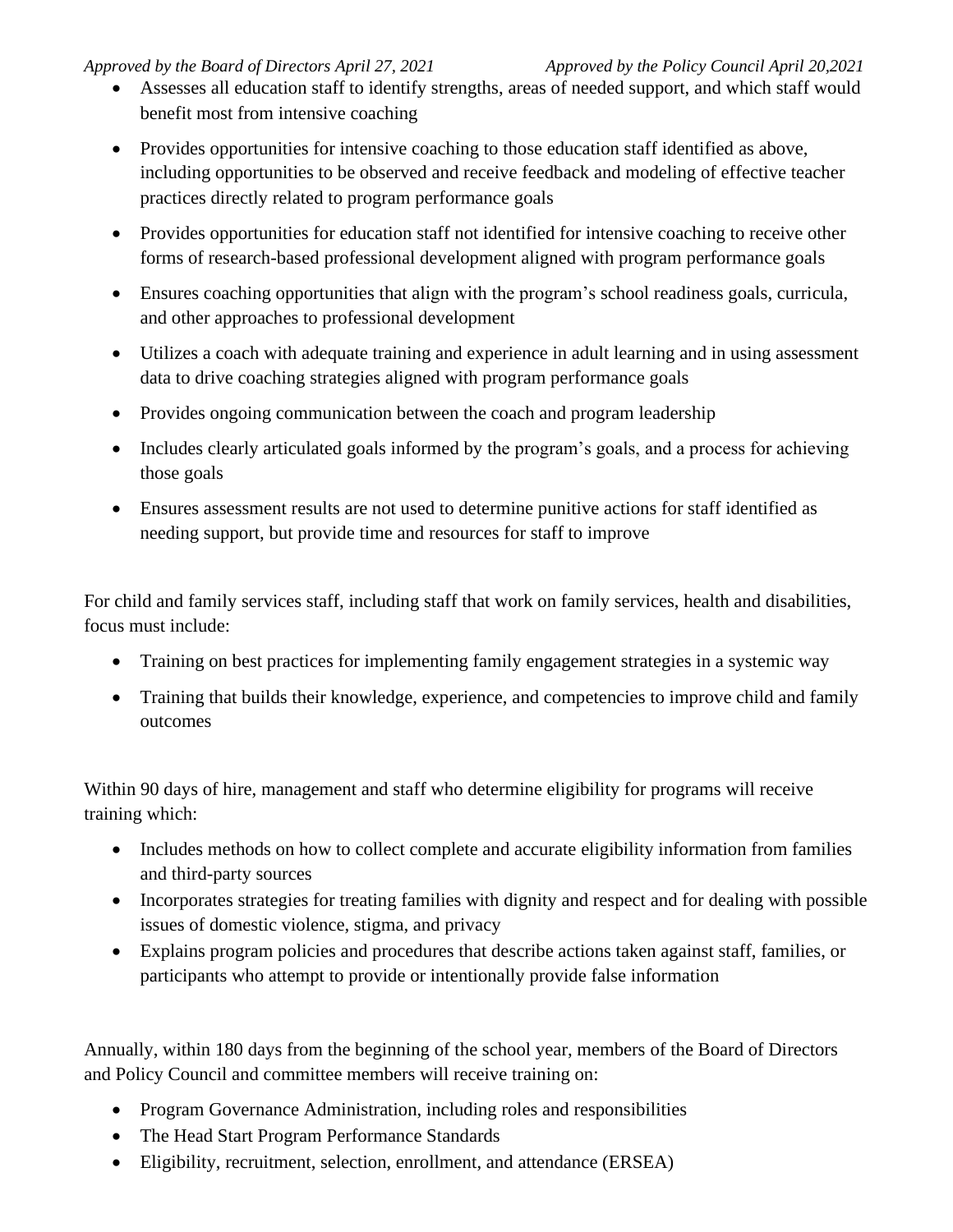# **Head Start Community Program of Morris County, Inc. POLÍTICA DE FORMACIÓN Y DESARROLLO PROFESIONAL**

### **Propósito:**

El propósito de esta política es brindar orientación al Programa Comunitario Head Start del Condado de Morris, Inc. (HSCPMC) en torno a la capacitación y el desarrollo profesional para el personal, los voluntarios y los contratistas, los miembros del cuerpo directivo y el Consejo de Políticas, de acuerdo con el Director Start Program Performance Standards, Head Start Act, y leyes y reglamentos federales, estatales y locales.

### **Alcance:**

Esta política se aplica a todo el personal de HSCPMC, así como a los miembros de la Junta Directiva y el Consejo de Políticas, y a los contratistas y voluntarios, según corresponda.

#### **Autoridad:**

La orientación para esta política está respaldada por los Estándares de desempeño del programa Head Start; la Ley de Head Start; el Manual de Requisitos para Centros de Cuidado Infantil del Capítulo 52 del Departamento de Niños y Familias del Estado de Nueva Jersey; y el Manual del empleado de HSCPMC.

#### **Política:**

HSCPMC implementará un enfoque sistemático para la capacitación del personal y el desarrollo profesional diseñado para ayudar al personal a adquirir o aumentar el conocimiento y las habilidades necesarias para brindar servicios integrales de alta calidad dentro del alcance de sus responsabilidades laborales y adjunto al crédito académico según corresponda. El sistema incluirá:

Una orientación integral (dentro de las dos semanas posteriores a su incorporación a la organización) para todo el personal nuevo, consultores y voluntarios, que incluye los objetivos y la filosofía subyacente del programa y las formas en que se implementan.

Para el personal, la orientación también incluirá el Manual del Empleado de HSCPMC y las políticas de personal. Los temas de la capacitación de orientación incluirán todo lo siguiente, con una actualización y revisión anual para todo el personal:

- Comprender las operaciones, las políticas y los procedimientos del centro.
- Supervisar y rastrear a todos los niños, incluida la implementación de la supervisión activa, los límites de tamaño del grupo y las responsabilidades del cuidador principal, según corresponda
- Prevención, reconocimiento y denuncia de abuso o negligencia infantil, de acuerdo con las leyes federales, estatales y locales aplicables.
- Capacitación en respuesta a emergencias, incluida la evacuación del centro y el uso de alarmas contra incendios.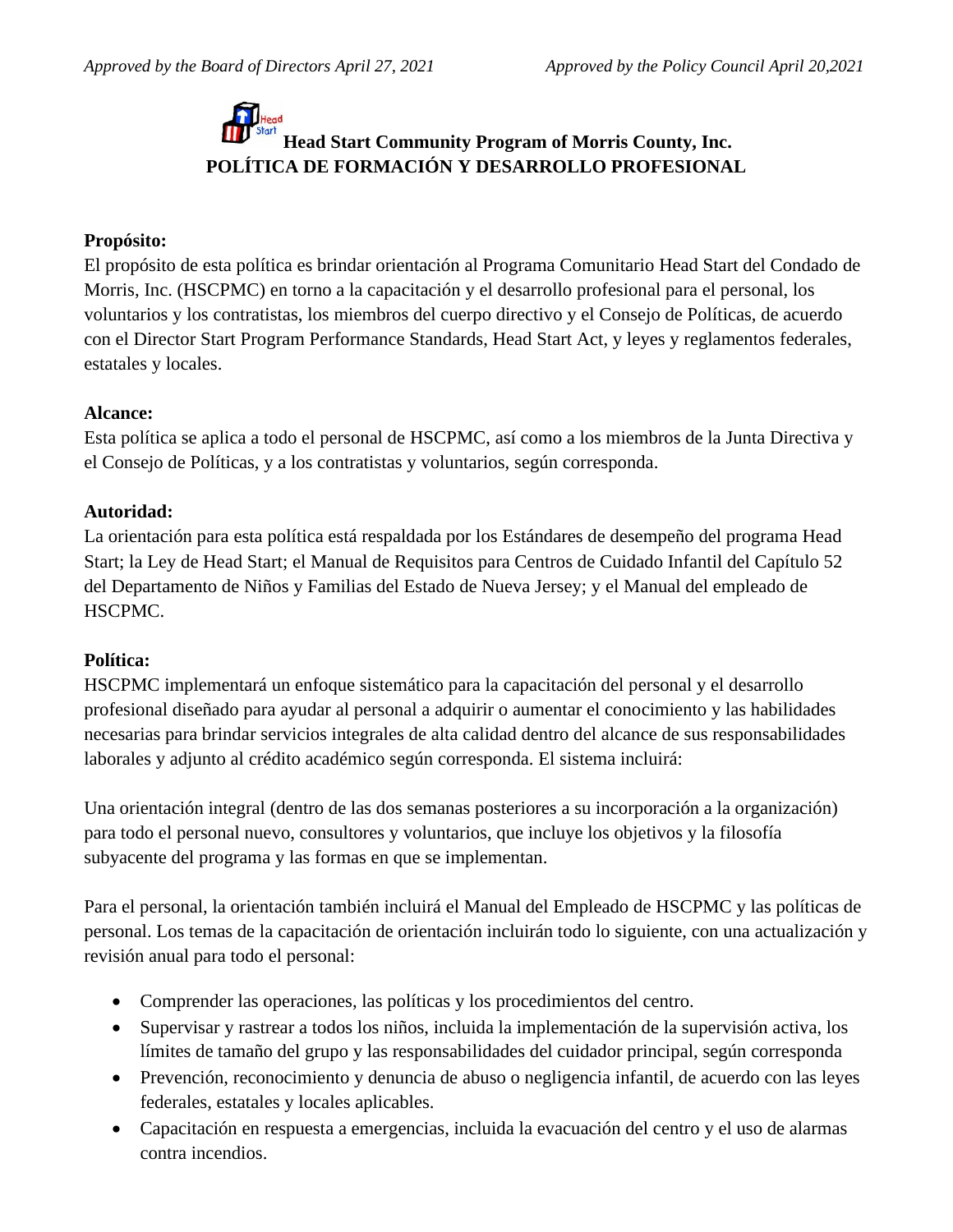- Reconocer, responder y documentar lesiones y emergencias, incluida la prevención y respuesta a emergencias debidas a alergias alimentarias y otras reacciones alérgicas.
- Implementación de la política del centro sobre la liberación de niños.
- Implementar la Política de Disciplina y Apoyos de Conducta Positiva del centro
- Implementación de prácticas de salud, incluida la administración de medicamentos, respuesta a los síntomas de la enfermedad y capacitación en cumplimiento de patógenos transmitidos por la sangre.
- Implementar prácticas de sueño seguro para prevenir el síndrome de muerte súbita del lactante
- Prevención del síndrome del bebé sacudido y el traumatismo craneal por abuso
- Incluir a niños con necesidades especiales en el programa del centro
- Estandares de conducta

Todos los miembros del personal también deberán completar anualmente un mínimo de 12 horas de desarrollo continuo del personal, y el personal de Educación completará un total de al menos 20 horas cada año. Los candidatos a la renovación de CDA deben mantener 80 horas de capacitación cada tres años. Se requiere capacitación de certificación en RCP y primeros auxilios para el personal de Educación, y estará disponible para todo el personal a intervalos regulares.

Para el personal de Educación, el desarrollo profesional debe ser de alta calidad, basado en la investigación, sostenido, intensivo y centrado en el aula para tener un impacto positivo y duradero en la instrucción y el desempeño en el aula, y el programa lo evaluará regularmente para determinar su efectividad.

El enfoque incluirá:

- Establecer y mantener un entorno de aprendizaje seguro y saludable.
- Apoyar el desarrollo social y emocional de los niños, incluidas interacciones eficaces y enriquecedoras entre adultos y niños.
- Fomentar la participación de las familias de los niños en un programa Head Start y apoyar el desarrollo de las relaciones entre los niños y sus familias.
- Planificar e implementar experiencias de aprendizaje que promuevan el desarrollo intelectual y físico de los niños, incluida la mejora de la preparación de los niños para la escuela mediante el desarrollo de su conciencia de alfabetización, fonética e impresión, su comprensión y uso del lenguaje, su comprensión y uso de cada vez más complejos y vocabulario variado, su apreciación de los libros, su comprensión de las matemáticas tempranas y las ciencias tempranas, sus habilidades para resolver problemas y sus enfoques de aprendizaje
- Implementación efectiva de planes de estudio y evaluación de niños.
- *El Marco de Head Start Sobre los Resultados del Aprendizaje Temprano: Desde el Nacimiento Hasta los Cinco Años, en Asociación con las Familias*
- *Los Estándares de Aprendizaje y Enseñanza Preescolar de Nueva Jersey* y / o *Las Normas de Aprendizaje Temprano del Nacimiento a los Tres Años de Nueva Jersey*
- Apoyar a los niños con discapacidades y sus familias
- Apoyar a los estudiantes que aprenden en dos idiomas
- Abordar los comportamientos desafiantes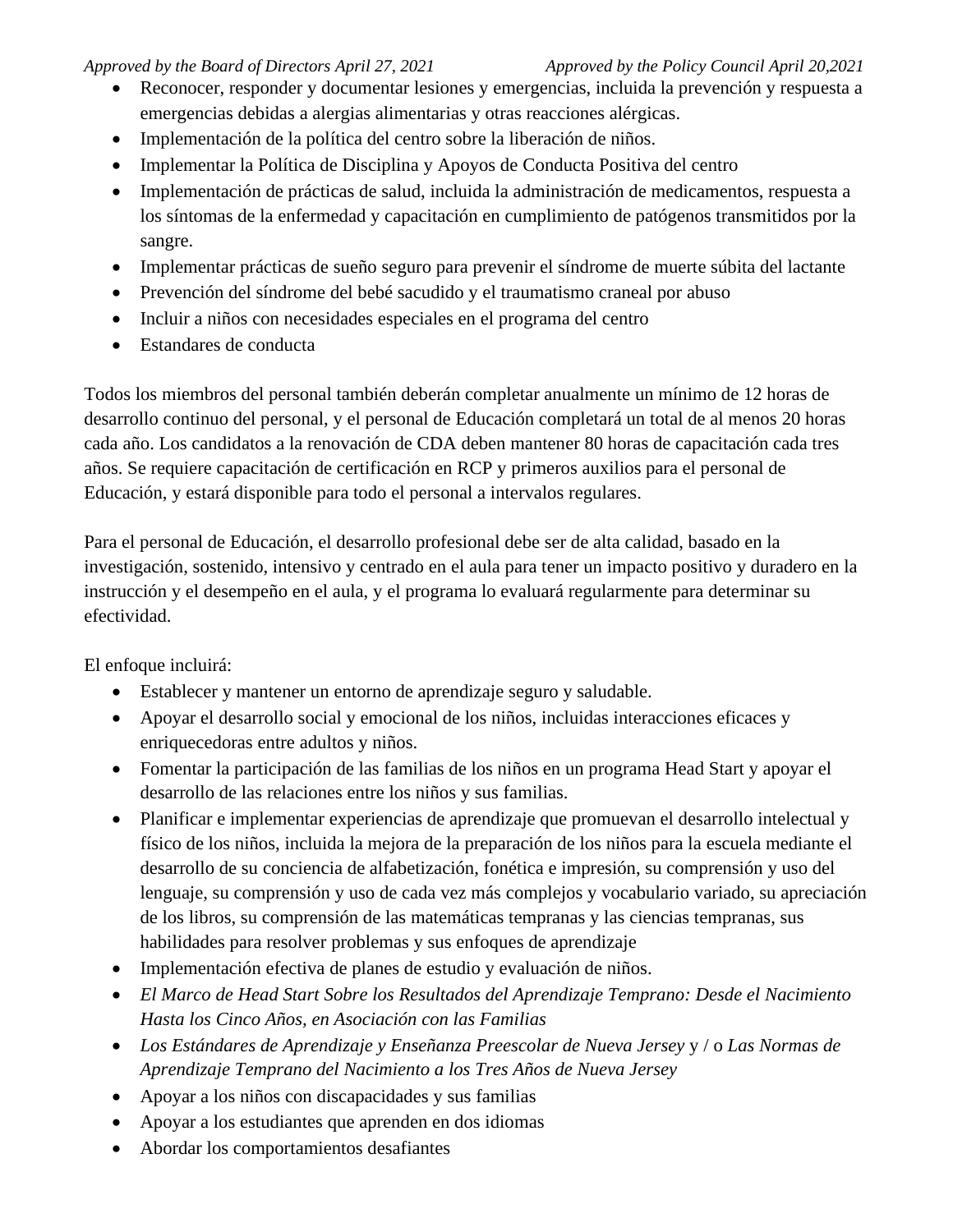- Preparar a los niños y las familias para las transiciones
- Uso de datos para individualizar las experiencias de aprendizaje para mejorar los resultados de todos los niños.

El programa también implementará una estrategia de coaching coordinada y basada en la investigación para el personal educativo que:

- Evalúa a todo el personal educativo para identificar fortalezas, áreas de apoyo necesario y qué personal se beneficiaría más de un entrenamiento intensivo
- Brinda oportunidades de entrenamiento intensivo para el personal educativo identificado anteriormente, incluidas oportunidades para ser observado y recibir comentarios y modelos de prácticas docentes efectivas directamente relacionadas con las metas de desempeño del programa
- Brinda oportunidades para que el personal educativo no identificado para el entrenamiento intensivo reciba otras formas de desarrollo profesional basado en la investigación alineado con los objetivos de desempeño del programa
- Garantiza oportunidades de entrenamiento que se alinean con los objetivos de preparación escolar, el plan de estudios y otros enfoques del desarrollo profesional del programa
- Utiliza un entrenador con la capacitación y experiencia adecuadas en el aprendizaje de adultos y en el uso de datos de evaluación para impulsar estrategias de entrenamiento alineadas con los objetivos de desempeño del programa
- Proporciona comunicación continua entre el entrenador y el liderazgo del programa
- Incluye metas claramente articuladas informadas por las metas del programa y un proceso para lograr esas metas
- Asegura que los resultados de la evaluación no se utilicen para determinar acciones punitivas para el personal identificado que necesita apoyo, pero proporciona tiempo y recursos para que el personal mejore

Para el personal de servicios para niños y familias, incluido el personal que trabaja en servicios para familias, salud y discapacidades, el enfoque debe incluir:

- Capacitación sobre las mejores prácticas para implementar estrategias de participación familiar de manera sistémica
- Capacitación que fortalece sus conocimientos, experiencia y competencias para mejorar los resultados del niño y la familia

Dentro de los 90 días posteriores a la contratación, la gerencia y el personal que determinen la elegibilidad para los programas recibirán capacitación que:

- Incluye métodos sobre cómo recopilar información de elegibilidad completa y precisa de familias y fuentes de terceros
- Incorpora estrategias para tratar a las familias con dignidad y respeto y para hacer frente a posibles problemas de violencia doméstica, estigma y privacidad
- Explica las políticas y los procedimientos del programa que describen las acciones tomadas contra el personal, las familias o los participantes que intentan proporcionar o proporcionar intencionalmente información falsa